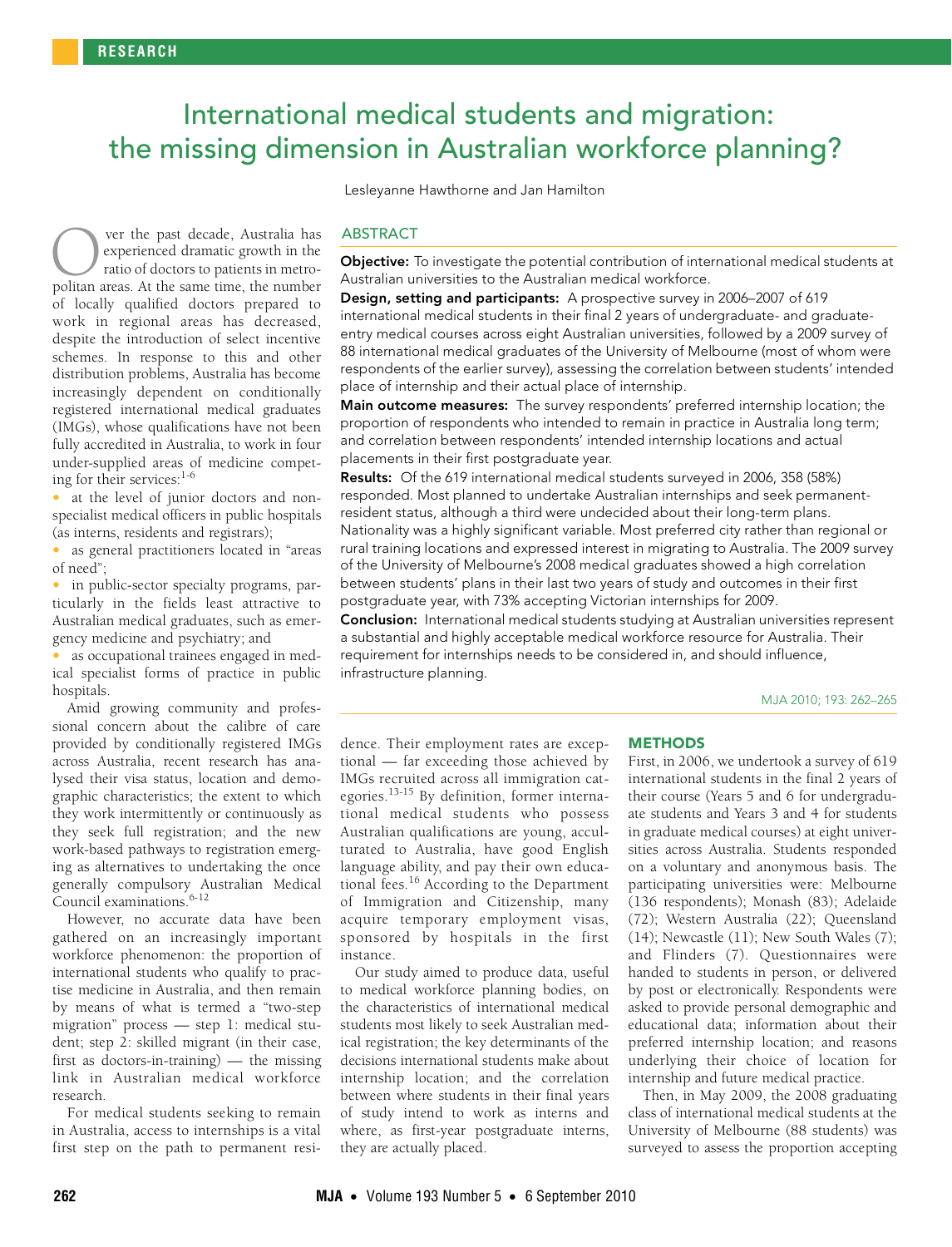internship (first postgraduate year) places in Victoria, and to compare their Year 5 intentions with actual placements. We selected this group of students because the University of Melbourne is Australia's primary destination for international medical students (22% of national share in 2007). University of Melbourne students also constituted the highest proportion of the 2006 survey respondents (136 surveys completed across the 2 final years, including an 89% response rate from medical students proceeding to internship places in 2009).

The study was approved by the University of Melbourne Human Research Ethics Committee.

#### RESULTS

Of the students surveyed in their final 2 years of undergraduate and graduate medical courses in 2006, 358 responded (58% response rate overall). The percentage of respondents by university was: Melbourne (38%); Monash (23%); Adelaide (20%); WA (6%); Queensland (4%); Newcastle (3%); NSW (2%); Flinders (2%); and other (2%).

Most respondents (82%) nominated Australia as their preferred country for internship training; 7% expressed an interest in returning home; while 10% were undecided ([Box 1](#page-1-0)). Students' longer-term plans were uncertain, with the largest group of respondents (35%) undecided about where they would practise medicine in 10 years' time, compared with 33% who preferred to be in Australia and 28% in their country of birth.

Most students preferred to be placed at city hospitals for internship training (58%), with regional hospitals also surprisingly popular (29%). Few students (3%) nominated a rural location, though 9% were undecided. The strongest influence on their choices was "location" (23%), followed by "interesting medical work" (21%), "working conditions" (21%), "access to friends and relatives" (12%), and "good colleagues" (12%). Interestingly, "salary" and "natural environment" were the weakest influences (6% and 2%, respectively).

A multivariate analysis of the data by respondents' country of origin (Box 1) showed that 84% of Malaysian students, the largest birthplace group, preferred to undertake their internship training in Australia (reportedly, new graduates in Malaysia may be required to work long shifts under relatively hierarchical supervision). The desire to remain in Australia was strongest in Middle Eastern and African students, while stu<span id="page-1-0"></span>1 Internship location preferences of 358 international medical students in their final 2 years of undergraduate or graduate courses, by source country or region, 2006

| Source country or region                           |     | Australia Home country Undecided Other |     |    |
|----------------------------------------------------|-----|----------------------------------------|-----|----|
| Middle East and Africa ( $n = 22$ )                | 91% | 9%                                     | 0   |    |
| Malaysia ( $n = 201$ )                             | 84% | 6%                                     | 10% | 1% |
| Non-Commonwealth Asia ( $n = 54$ )                 | 83% | 6%                                     | 9%  | 2% |
| Singapore $(n = 36)$                               | 83% | 3%                                     | 14% | 0  |
| Other $(n = 15)$                                   | 80% | 20%                                    | 0   | 0  |
| English-speaking background countries ( $n = 30$ ) | 66% | 17%                                    | 17% | 0  |
| Total (n = 358)                                    | 82% | 7%                                     | 10% | 1% |

dents of English-speaking backgrounds were the most interested in returning home.

Sex did not indicate significant differences in outcomes. Eighty-three per cent of men and 82% of women wished to remain in Australia, although men were less certain about their decision (12% uncertain compared with 1% of women). Students of English-speaking backgrounds were more interested in rural internships than other groups (10% compared with 2% of Malaysians), with Asian students from non-Commonwealth countries the least interested. Female students were more willing to work in regional or rural sites (39% compared with 22% of men). Overall, those most interested in Australian internships were students who had completed secondary schooling in Australia (91%) or students who had commenced medical training outside Australia (91%).

The correlation analysis found that international students' intentions during training underestimated rather than overestimated the actual number of students who stayed in Australia. Seventy-three per cent of the University of Melbourne's 2008 graduates secured Victorian internships in 2009 identical to 2008 outcomes, and higher when graduates who took up interstate places are considered. As shown in Box 2, two-thirds of these graduates undertaking the first year of internship were in urban rather than regional locations.

#### **DISCUSSION**

It is clear that international graduates of Australian medical schools represent a major health workforce resource for Australia. Based on our survey data, around 82% of graduates seek to complete their internships in Australia, particularly Asian, Middle Eastern and African graduates. Many are willing to work in regional areas, and wish to migrate to Australia. Data from

our 2009 survey indicate an exceptionally high correlation between where University of Melbourne graduates intended, when in their final years, to undertake their internships and where they actually were in their first postgraduate year. Further, interviews conducted by one of us (L H) over 3 years (2006–2009) suggest that a preference for

### 2 University of Melbourne international medical graduates' Victorian internship locations, 2005 to 2009\*

| Hospital/<br>health service |                |          | 20C            |          | 88             |
|-----------------------------|----------------|----------|----------------|----------|----------------|
| Urban                       |                |          |                |          |                |
| Alfred Health               | 0              | $\Omega$ | 0              | 0        | 0              |
| Austin/Northern             | 7              | 10       | 8              | 15       | 13             |
| Bayside Health              | ი              | 1        | O              | 1        | 0              |
| Eastern Health              | 3              | 7        | 7              | 6        | 4              |
| Melbourne Health            | $\mathfrak{p}$ | 1        | 1              | 8        | 5              |
| Peninsula Health            | 9              | 14       | 0              | 5        | 1              |
| Southern Health             | 3              | 8        | 5              | 5        | 6              |
| St Vincent's                | 5              | 5        | 5              | 7        | 8              |
| Western Health              | 10             | 4        | 10             | 7        | 9              |
| Total                       | 39             | 50       | 36             | 54       | 46             |
| Regional                    |                |          |                |          |                |
| <b>Ballarat Health</b>      | 2              | 3        | $\overline{2}$ | 0        | 0              |
| Barwon Health               | 0              | $\Omega$ | 4              | 5        | 4              |
| Bendigo Health              | $\overline{2}$ | 0        | 1              | 1        | 4              |
| Total                       | 4              | 3        | 7              | 6        | 8              |
| Rural                       |                |          |                |          |                |
| Gippsland                   | O              | 0        | 0              | $\Omega$ | 0              |
| Goulburn Valley             | 1              | 3        | 4              | 4        | 8              |
| Mildura                     | 0              | $\Omega$ | 1              | 1        | $\overline{2}$ |
| Total                       | 1              | 3        | 5              | 5        | 10             |
| Total placements            | 44             | 56       | 48             | 65       | 64             |

\* Data tabulated by the Faculty International Unit, Faculty of Medicine, Dentistry and Health Sciences, University of Melbourne, May 2009.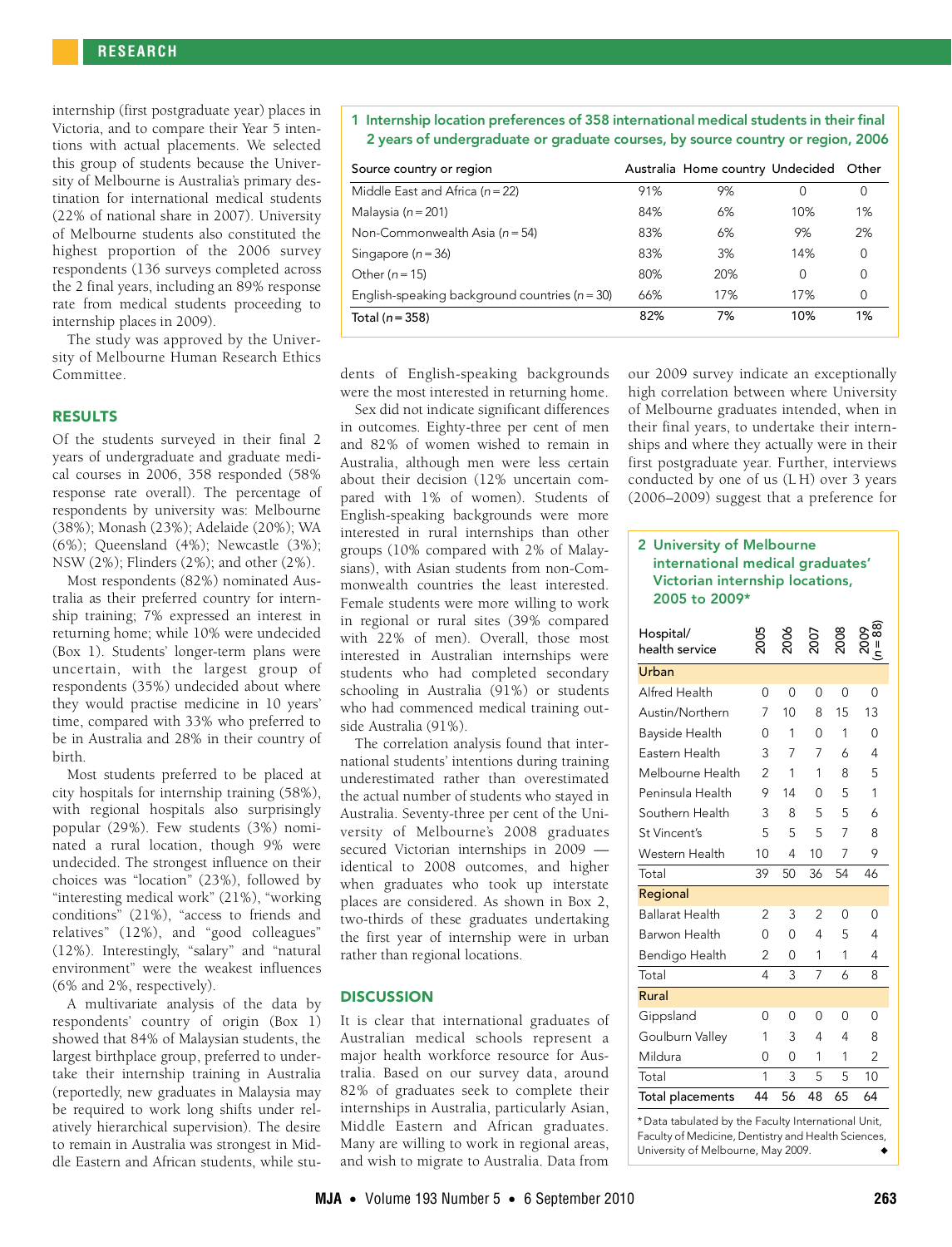## 3 Main source countries for international medical students enrolled in Australian undergraduate and graduate entry courses, December 2008\*

| Source country          | Numbers enrolled |
|-------------------------|------------------|
| Malaysia                | 1075             |
| Singapore               | 511              |
| Canada                  | 360              |
| Indonesia               | 138              |
| United States           | 79               |
| Botswana                | 77               |
| Brunei Darussalam       | 67               |
| Hong Kong SAR           | 50               |
| Republic of South Korea | 42               |
| Norway                  | 27               |
| China                   | 21               |
| Taiwan                  | 19               |
| Japan                   | 1.5              |
| Sri Lanka               | 15               |
| India                   | 13               |
| All other               | 156              |
| Total                   | 2665             |

\* Unpublished analysis by A Langley of Australian international student enrolment data from the Department of Education, Employment and Workplace Relations, Canberra, February 2010. ◆

urban Australian internships prevails across most Australian states. This is an issue of urgent concern considering the rapid forthcoming contraction in availability, from 2010, in internship places in NSW.

By 2006, 45% of Australia's degree-qualified medical workforce was overseas-born, compared with 40% a decade earlier. As many as 6000 medical practitioners are imported by Australia each year, on either permanent or temporary resident visas[.13](#page-2-3) By 2008–2009, most temporary-sponsored migrants worked in areas of "health care and social assistance" (9620 compared with 10 050 in 2007–2008),<sup>17</sup> including 4340 registered nurses, 2560 general medical practitioners and 1810 medical practitioners "in training" (520 in NSW, 510 in Victoria and 330 in Queensland).

This last group, doctors-in-training, included many recently qualified graduates with Australian degrees.<sup>18</sup> In December 2008, 2665 such students were enrolled in Australian entry-to-practice courses (undergraduate and graduate), compared with 963 in 1996 and 1505 in 2004.[19-](#page-3-3)[21](#page-3-4) Primary source countries were Malaysia (1075) and Singapore (511), with Botswana (77) and Norway (27) the key African and European sources, respectively. Demand for graduate entry medical courses was markedly different. By 2008, Canada had become the primary source for Australia of postgraduate students (360), followed by the United States (79) (Box 3). In 2010, 90 postgraduate Canadian students commenced their medical studies at the University of Queensland, in contrast with Malaysian and Singaporean students, who show little attraction for graduate courses.

No published research exists on the number of international students who remain in Australia after qualifying here. Indeed, a recent paper defining medical workforce sources omitted them as a resource, focusing rather on measures such as "Extending the role of existing health professionals ... Creating new types of health workers ... Improving efficiency (in the current workforce)".[22](#page-3-5) However, in the recent decade, Australia has developed unprecedented reliance on its former international students as skilled migrants[.23](#page-3-6) Most skilled migrants in 2006–2007 were sourced in Australia rather than offshore (62%), compared with 58% in 2007–2008. The migration process these students go through exemplifies Australia's transition to two-step migration. By June 2010, 630 000 international students were enrolled in Australian courses across all education sectors. Many convert their visa status to permanent residence and stay, including by 2005 around 66% of students from India and 38% from China.[23-](#page-3-6)[26](#page-3-0)

Given Australia's rising demand for doctors, it is important to include the numbers and needs of international medical students in medical workforce planning generally, and in internship allocation in particular. They represent a major potential resource for Australia, with minimal employment barriers compared with IMGs.

#### COMPETING INTERESTS

Lesleyanne Hawthorne received a seeding grant of \$25000 from the University of Melbourne for the research reported in this article, and other health workforce studies.

#### AUTHOR DETAILS

Lesleyanne Hawthorne, PhD, MA, BA(Hons), Professor (International Health Workforce) and Associate Dean International Jan Hamilton, MA, BA, GradDip Multicultural Education, Lecturer, Medical Education Unit Faculty of Medicine, Dentistry and Health Sciences, University of Melbourne, Melbourne, VIC.

Correspondence: lhawthorne@unimelb.edu.au

Centre for Population and Urban Research, Monash University, 2003.

**REFERENCES** 

2004; 12: 83-99.

Sydney: AMWAC, 2000.

4 Hawthorne L, Birrell B, Young D. Factors influencing the retention of overseas trained general practitioners in regional Victoria. Melbourne: Rural Workforce Agency Victoria, 2003.

<span id="page-2-0"></span>1 Australian Medical Workforce Advisory Committee. The general practice workforce in Australia: supply and requirements, 1999–2010.

2 Birrell B, Hawthorne L. Medicare Plus and overseas-trained medical doctors. People Place

3 Birrell B, Hawthorne L, Rapson V. The outlook for surgical services in Australasia. Melbourne:

- 5 Senate Select Committee on Medicare. Medicare: healthcare or welfare? Canberra: Commonwealth of Australia, 2003.
- <span id="page-2-1"></span>6 Smith SD. The global workforce shortages and the migration of medical professions: the Australian policy response. Aust New Zealand Health Policy 2008; 5: 7.
- 7 Australian Medical Council. Nationally consistent assessment for international medical graduates. Canberra: AMC, 2006. http://www. wa.medicalboard.com.au/pdfs/Fact%20 Sheet%20template%2025%20June%2007.pdf (accessed Jun 2010).
- 8 Council of Australian Governments' Meeting 10 February 2006. Canberra: COAG, 2006. http:// www.coag.gov.au/meetings/100206/index.htm (accessed Jul 2010).
- 9 Hawthorne L, Hawthorne G, Crotty B. The registration and training status of overseas trained doctors in Australia. Melbourne: Faculty International Unit, Faculty of Medicine, Dentistry and Health Sciences, University of Melbourne, 2007.
- 10 McLean R, Bennett J. Nationally consistent assessment of international medical graduates. Med J Aust 2008; 188: 464-468.
- 11 Pilotto LS, Duncan GF, Anderson-Wurf J. Issues for clinicians training international medical graduates: a systematic review. Med J Aust 2007; 187: 225-228.
- <span id="page-2-2"></span>12 Playford DE, Maley MA. Medical teaching in rural Australia: should we be concerned about the international medical graduate connection? Med J Aust 2008; 189: 125-127.
- <span id="page-2-3"></span>13 Hawthorne L. UNESCO Global comparison study: migration and education: quality assurance and mutual recognition of qualifications; country report, Australia. Paris: UNESCO, 2008.
- 14 Arkoudis S, Hawthorne L, Baik C, et al. The impact of English language proficiency and workplace readiness on employment outcomes and performance of tertiary international students. Melbourne: Centre for the Study of Higher Education, University of Melbourne, 2009.
- <span id="page-2-4"></span>15 Joint Standing Committee on Migration. Negotiating the maze: review of arrangements for overseas skills recognition, upgrading and licensing. Canberra: Commonwealth of Australia, 2006.
- <span id="page-2-5"></span>16 Hawthorne L. Demography, migration and demand for international students. In: Findlay C, Tierney WM, editors. The Asia Pacific education market. Singapore: World Scientific Press, 2009: 93-119.